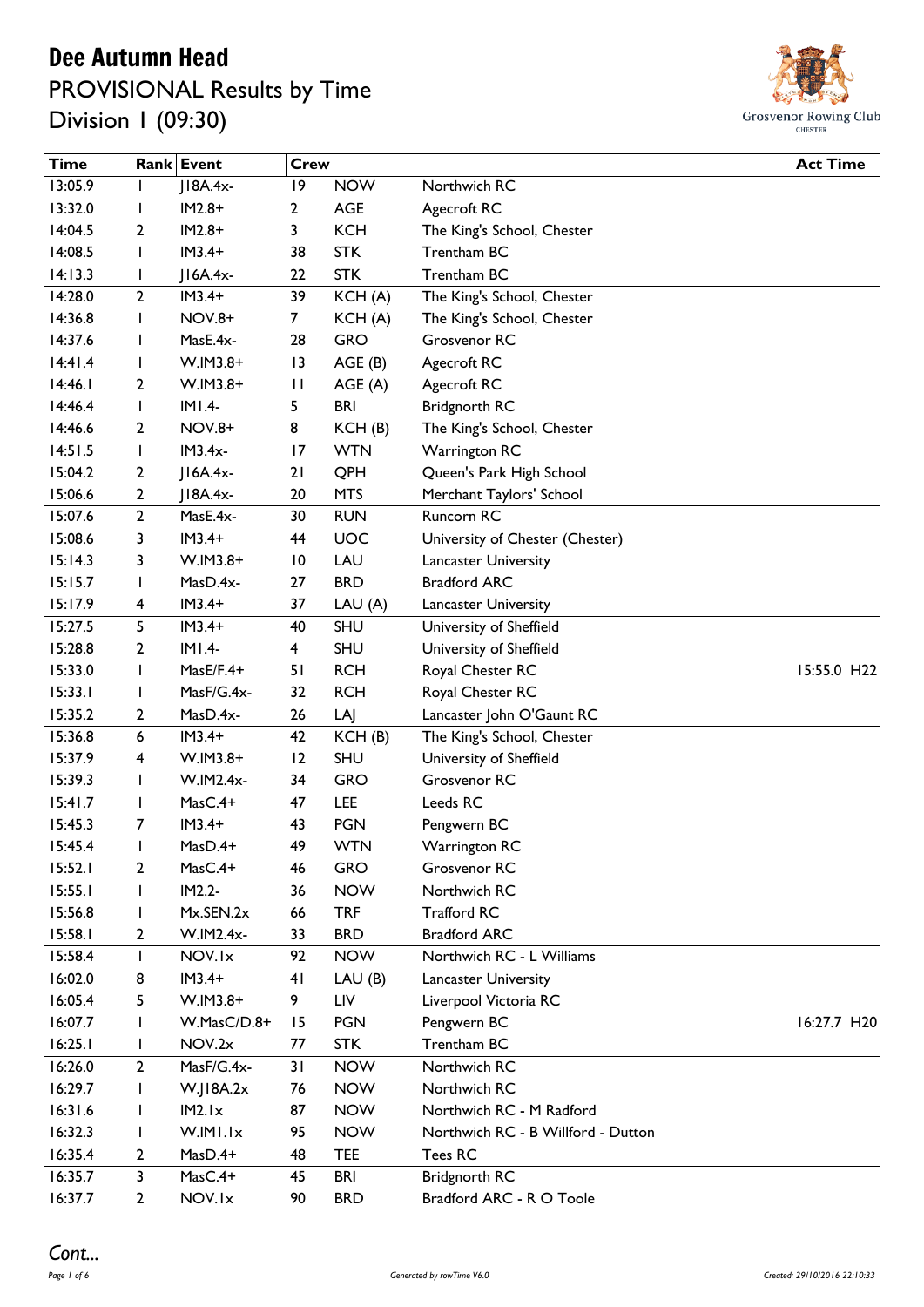### Dee Autumn Head PROVISIONAL Results by Time Division 1 (09:30)



| <b>Time</b> |                         | Rank Event      | <b>Crew</b>     |            |                                         | <b>Act Time</b> |
|-------------|-------------------------|-----------------|-----------------|------------|-----------------------------------------|-----------------|
| 16:39.4     | $\overline{2}$          | IM2.Ix          | 86              | <b>RCH</b> | Royal Chester RC - O Cocklin            |                 |
| 16:43.2     | J.                      | $W.IM2.4+$      | 54              | <b>GRO</b> | Grosvenor RC                            |                 |
| 16:43.3     | 3                       | MasD.4x-        | 24              | <b>WTN</b> | <b>Warrington RC</b>                    |                 |
| 16:45.1     | I                       | W.IM3.2x        | 73              | QPH        | Queen's Park High School                |                 |
| 16:46.2     | 2                       | W.IM3.2x        | 67              | <b>AGE</b> | Agecroft RC                             |                 |
| 16:55.7     | $\mathbf{I}$            | W.JI5A.2x       | 82              | QPH        | Queen's Park High School                |                 |
| 17:11.9     | 3                       | NOV.Ix          | 88              | <b>MES</b> | Mersey RC - I Marr                      |                 |
| 17:14.3     | 4                       | NOV.Ix          | 89              | <b>STK</b> | Trentham BC - A Houldcroft              |                 |
| 17:15.4     | I                       | $ IAA.4x+$      | 57              | <b>RCH</b> | Royal Chester RC                        |                 |
| 17:21.0     | $\mathsf{l}$            | W.JI6A.Ix       | 106             | <b>NOW</b> | Northwich RC - G Shirley                |                 |
| 17:29.4     | $\overline{2}$          | $W.IM2.4+$      | 55              | <b>BRI</b> | <b>Bridgnorth RC</b>                    |                 |
| 17:31.6     | I                       | W.NOV.4+        | 61              | AGE        | Agecroft RC                             |                 |
| 17:36.7     | 2                       | W.JI5A.2x       | 80              | <b>PGN</b> | Pengwern BC                             |                 |
| 17:41.8     | L                       | W.JI7A.Ix       | 101             | <b>SHR</b> | Shrewsbury School - J Hallsworth        |                 |
| 17:41.9     | 2                       | W.JI6A.Ix       | 105             | MTS(A)     | Merchant Taylors' School - S Gillbanks  |                 |
| 17:42.3     | $\overline{\mathbf{3}}$ | MasE.4x-        | 29              | <b>REX</b> | Rex BC                                  |                 |
| 17:46.7     | 2                       | NOV.2x          | 78              | <b>GRO</b> | Grosvenor RC                            |                 |
| 17:50.4     | 5                       | NOV.Ix          | 94              | <b>GRO</b> | Grosvenor RC - A Morgan                 |                 |
| 17:52.7     | 2                       | MasE/F.4+       | 50              | <b>STP</b> | Stourport BC                            |                 |
| 17:53.6     | 2                       | W.JI7A.Ix       | 102             | <b>MTS</b> | Merchant Taylors' School - E Murgatroyd |                 |
| 17:55.0     | 3                       | W.JI7A.Ix       | 100             | <b>NOW</b> | Northwich RC - I Wolstencroft           |                 |
| 17:55.7     | 2                       | W.I18A.2x       | 74              | <b>BRD</b> | <b>Bradford ARC</b>                     |                 |
| 17:56.4     | 2                       | W.NOV.4+        | 59              | LJM        | Liverpool Johm Moores BC                |                 |
| 17:57.5     | 2                       | $JIAA.4x+$      | 56              | <b>STK</b> | Trentham BC                             |                 |
| 18:12.1     | 3                       | W.IM3.2x        | 71              | <b>SHU</b> | University of Sheffield                 |                 |
| 18:16.9     | 3                       | W.NOV.4+        | 60              | <b>RCH</b> | Royal Chester RC                        |                 |
| 18:17.7     | 4                       | W.JI7A.Ix       | 103             | <b>RCH</b> | Royal Chester RC - C Hanlon             |                 |
| 18:22.9     | 3                       | NOV.2x          | 79              | <b>TRF</b> | <b>Trafford RC</b>                      |                 |
| 18:23.7     |                         | $W$ .JI4A.2 $x$ | 84              | LIV        | Liverpool Victoria RC                   |                 |
| 18:31.7     | 4                       | W.IM3.2x        | 69              | <b>GRO</b> | Grosvenor RC                            |                 |
| 18:38.7     |                         | W.JI5A.Ix       | $\mathbf{H}$    | LIV        | Liverpool Victoria RC - M Carter        |                 |
| 18:45.3     | 6                       | NOV.Ix          | 91              | BRI(B)     | Bridgnorth RC - A Graham                |                 |
| 18:45.7     | 3                       | W.JI5A.2x       | 81              | MTS(A)     | Merchant Taylors' School                |                 |
| 18:46.1     | 2                       | W.JI5A.Ix       | 109             | <b>STK</b> | Trentham BC - M Birnbacher              |                 |
| 18:50.3     | L                       | Adaptive.4x+    | 62              | <b>GRO</b> | Grosvenor RC                            |                 |
| 18:50.7     | $\mathbf{I}$            | W.IM3.Ix        | 99              | <b>MTS</b> | Merchant Taylors' School - N Almond     |                 |
| 18:57.6     | 2                       | W.I14A.2x       | 85              | <b>STK</b> | Trentham BC                             |                 |
| 19:07.3     | 4                       | W.NOV.4+        | 63              | <b>SHU</b> | University of Sheffield                 |                 |
| 19:09.5     | 2                       | W.MasC/D.8+     | $\overline{14}$ | LIV        | Liverpool Victoria RC                   |                 |
| 19:11.5     | 5                       | W.IM3.2x        | 72              | <b>UNW</b> | <b>Bangor University</b>                |                 |
| 19:16.8     | $\overline{7}$          | NOV.Ix          | 93              | BRI(A)     | Bridgnorth RC - A Champion              |                 |
| 19:43.2     | 3                       | W.JI6A.Ix       | 104             | MTS (B)    | Merchant Taylors' School - S Dryden     |                 |
| 19:53.6     | 2                       | W.IM3.Ix        | 97              | LIV        | Liverpool Victoria RC - E Carter        |                 |
| 19:58.3     | 4                       | W.JI5A.2x       | 83              | MTS (B)    | Merchant Taylors' School                |                 |
| 20:00.0     | 5                       | W.NOV.4+        | 64              | <b>MES</b> | Mersey RC                               |                 |
| 20:02.3     | 3                       | W.JI5A.Ix       | 107             | QPH (A)    | Queen's Park High School - C Carswell   |                 |
| 20:03.7     | L                       | W.MasD/E.Ix     | 115             | <b>BRD</b> | Bradford ARC - S Gregory                | 20:24.7 H21     |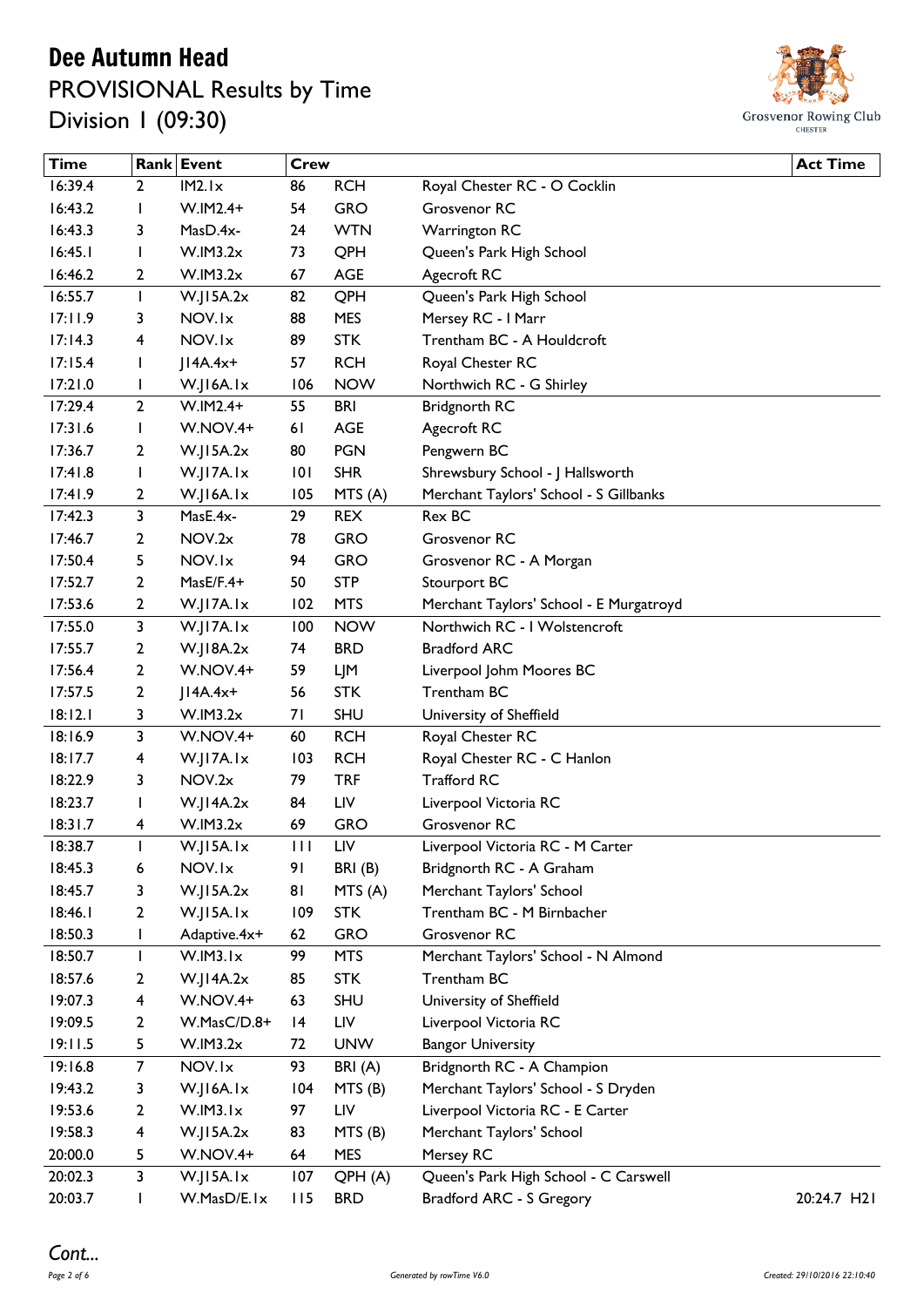### Dee Autumn Head PROVISIONAL Results by Time Division 1 (09:30)



| <b>Time</b> |              | Rank Event       | <b>Crew</b>   |                    |                                       | <b>Act Time</b> |
|-------------|--------------|------------------|---------------|--------------------|---------------------------------------|-----------------|
| 20:05.9     | 4            | W.JI5A.Ix        | 110           | QPH(C)             | Queen's Park High School - B Curtis   |                 |
| 20:41.8     | 5            | $W$ . $ 15A.1x $ | 108           | QPH(B)             | Queen's Park High School - L Coleman  |                 |
| 21:12.4     | 6            | W.JI5A.Ix        | 112           | QPH <sub>(D)</sub> | Queen's Park High School - O Halewood |                 |
| 21:17.8     | 3            | $ IAA.4x+$       | 58            | QPH                | Queen's Park High School              |                 |
| 22:11.2     | $\mathbf{2}$ | W.MasD/E.Ix      | 116           | RUN (B)            | Runcorn RC - A Stock-Caldwell         |                 |
|             | <b>SCR</b>   | W.MasB.Ix        | 113           | <b>IRO</b>         | Ironbridge RC - R James               |                 |
| 13:15.0     | TO           | ELI.4x-          | L             | <b>RCH</b>         | Royal Chester RC                      |                 |
| 13:56.5     | TO           | $IMI.4+$         | 6             | <b>RCH</b>         | Royal Chester RC                      |                 |
| 16:03.2     | TO           | W.IM2.4-         | 52            | <b>CSH</b>         | City of Sheffield RC                  |                 |
| 16:45.2     | TO           | $W.IMI.4+$       | 240           | <b>RCH</b>         | Royal Chester RC                      |                 |
| 18:04.1     | <b>TO</b>    | $W.MasF.8+$      | 16            | <b>RCH</b>         | Royal Chester RC                      |                 |
| 18:04.6     | TO           | MasB.4x-         | 23            | LIV                | Liverpool Victoria RC                 |                 |
| 19:55.8     | TO           | W.IM3.Ix         | 98            | <b>SHU</b>         | University of Sheffield - A Hammerton |                 |
|             | <b>SCR</b>   | $IM3.4x-$        | 18            | <b>STK</b>         | Trentham BC                           |                 |
|             | <b>SCR</b>   | MasD.4x-         | 25            | CAS                | Castle Semple RC                      |                 |
|             | <b>SCR</b>   | $W.IM2.4+$       | 53            | LIV                | Liverpool Victoria RC                 |                 |
|             | <b>SCR</b>   | $Mx$ . SEN. $2x$ | 65            | <b>MES</b>         | Mersey RC                             |                 |
|             | <b>SCR</b>   | W.IM3.2x         | 68            | <b>TRF</b>         | <b>Trafford RC</b>                    |                 |
|             | <b>SCR</b>   | W.IM3.2x         | 70            | <b>TEE</b>         | Tees RC                               |                 |
|             | <b>SCR</b>   | $W$ .JI8A.2 $x$  | 75            | <b>MTS</b>         | Merchant Taylors' School              |                 |
|             | <b>SCR</b>   | W.IMI.Ix         | 96            | <b>IRO</b>         | Ironbridge RC - S Staniforth          |                 |
|             | <b>SCR</b>   | W.MasD/E.Ix      | $ 114\rangle$ | RUN (A)            | Runcorn RC - X Burgess                |                 |
|             | <b>SCR</b>   | IMI.2x           | 259           | <b>KCH</b>         | The King's School, Chester            |                 |
|             |              | SCR IMI.Ix       | 280           | SHU                | University of Sheffield - N Shorten   |                 |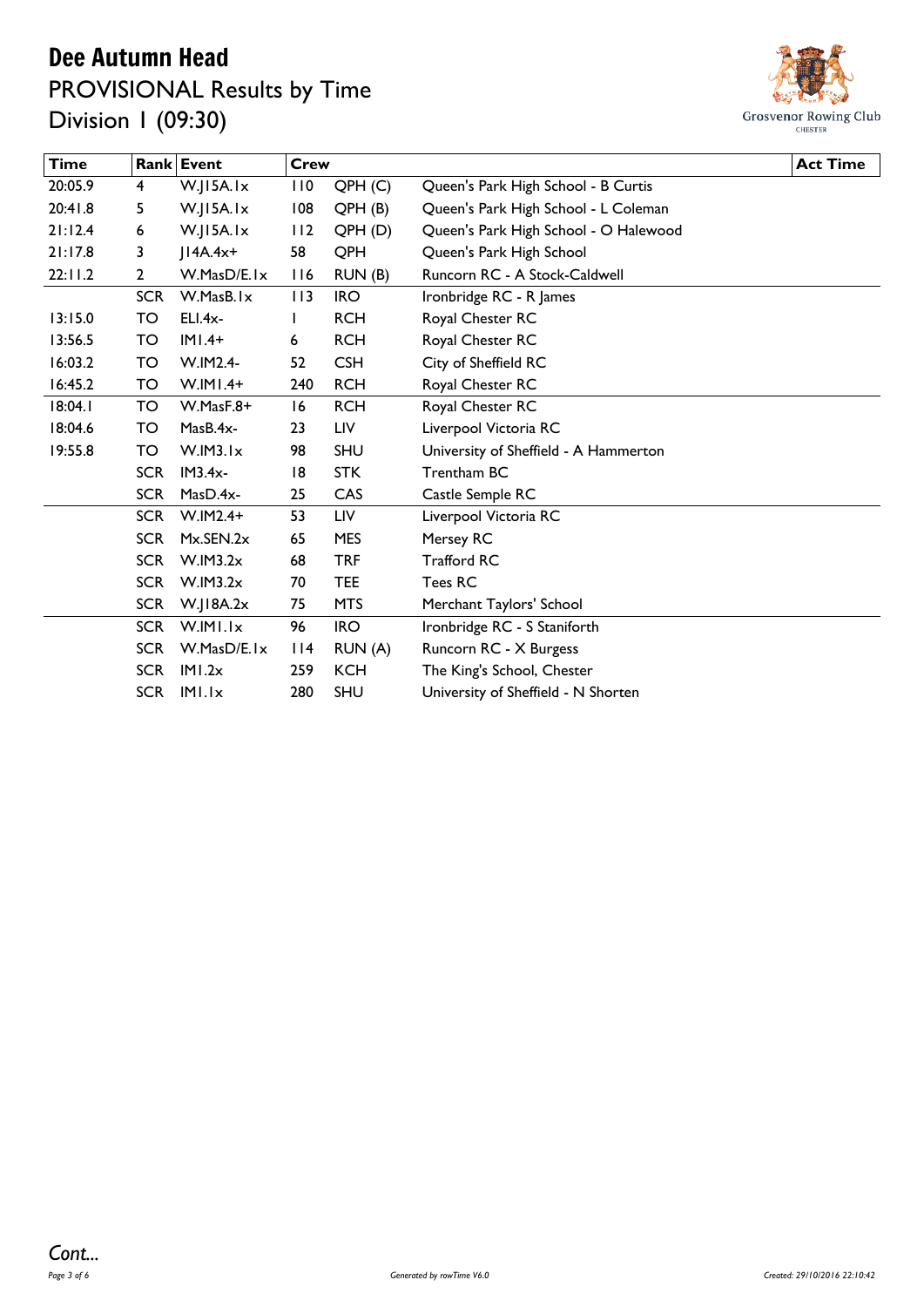# Dee Autumn Head

## PROVISIONAL Results by Time Division 2 (14:00)



| <b>Time</b> |                | Rank Event           | <b>Crew</b> |            |                            | <b>Act Time</b> |
|-------------|----------------|----------------------|-------------|------------|----------------------------|-----------------|
| 13:34.2     |                | $IM3.8+$             | 205         | <b>KCH</b> | The King's School, Chester |                 |
| 13:35.5     | 2              | $IM3.8+$             | 204         | <b>STK</b> | Trentham BC                |                 |
| 13:42.7     | 3              | $IM3.8+$             | 206         | SHU        | University of Sheffield    |                 |
| 13:57.7     | 4              | $IM3.8+$             | 202         | LJM        | Liverpool Johm Moores BC   |                 |
| 14:04.4     | 5              | $IM3.8+$             | 209         | <b>AGE</b> | Agecroft RC                |                 |
| 14:04.9     | 6              | $IM3.8+$             | 203         | LAU (A)    | Lancaster University       |                 |
| 14:22.4     | 7              | $IM3.8+$             | 210         | <b>GRO</b> | Grosvenor RC               |                 |
| 14:38.4     | J.             | J18A.2x              | 261         | <b>NOW</b> | Northwich RC               |                 |
| 14:43.9     | J.             | $IM2.4+$             | 220         | <b>KCH</b> | The King's School, Chester |                 |
| 14:45.8     | 8              | $IM3.8+$             | 208         | LAU(B)     | Lancaster University       |                 |
| 14:55.4     | $\overline{2}$ | $IM2.4+$             | 218         | <b>GRO</b> | Grosvenor RC               |                 |
| 14:57.1     | 9              | $IM3.8+$             | 207         | <b>TRF</b> | <b>Trafford RC</b>         |                 |
| 15:00.1     | J.             | $ $ 16A.2 $x$        | 263         | <b>NOW</b> | Northwich RC               |                 |
| 15:00.3     | ı              | MasF/G.8+            | 217         | <b>PGN</b> | Pengwern BC                | 15:22.3 H22     |
| 15:03.0     | 3              | $IM2.4+$             | 219         | <b>BRI</b> | <b>Bridgnorth RC</b>       |                 |
| 15:08.3     | $\mathbf{2}$   | 16A.2x               | 265         | QPH        | Queen's Park High School   |                 |
| 15:08.5     |                | $ $   8A.   $\times$ | 285         | NOW (A)    | Northwich RC - K Dudley    |                 |
| 15:11.1     | ı              | $MasD/E.8+$          | 214         | <b>GRO</b> | Grosvenor RC               |                 |
| 15:14.0     | <b>I</b>       | MasD.2x              | 271         | <b>NOW</b> | Northwich RC               |                 |
| 15:14.5     | J.             | MasC.2x              | 267         | CAS        | Castle Semple RC           |                 |
| 15:17.1     | 4              | $IM2.4+$             | 221         | <b>RCH</b> | Royal Chester RC           |                 |
| 15:18.3     | 2              | MasC.2x              | 266         | <b>BRD</b> | <b>Bradford ARC</b>        |                 |
| 15:21.0     | I              | W.IM3.4x-            | 225         | <b>STK</b> | Trentham BC                |                 |
| 15:21.8     | $\mathbf{I}$   | W.J18A.4x-           | 227         | <b>NOW</b> | Northwich RC               |                 |
| 15:27.3     | <b>I</b>       | IM3.Ix               | 284         | <b>NOW</b> | Northwich RC - G Crouchley |                 |
| 15:30.9     | $\overline{2}$ | 18A.2x               | 262         | <b>MTS</b> | Merchant Taylors' School   |                 |
| 15:36.0     | 2              | MasD.2x              | 272         | <b>GRO</b> | Grosvenor RC               |                 |
| 15:36.1     | I              | W.MasD/E.4x-         | 237         | <b>CSH</b> | City of Sheffield RC       | 15:56.1 H20     |
| 15:38.5     |                | IMI.2x               | 260         | <b>RUN</b> | Runcorn RC                 |                 |
| 15:42.8     | 2              | W.IM3.4x-            | 223         | <b>WTN</b> | <b>Warrington RC</b>       |                 |
| 15:48.8     | $\mathbf{2}$   | W.MasD/E.4x-         | 236         | <b>GRO</b> | Grosvenor RC               |                 |
| 15:50.8     | $\mathbf{I}$   | IMI.Ix               | 281         | <b>NOW</b> | Northwich RC - R Coffey    |                 |
| 15:51.0     | ı              | $W.IM3.4+$           | 252         | AGE        | Agecroft RC                |                 |
| 15:52.0     | 2              | W.J18A.4x-           | 226         | QPH        | Queen's Park High School   |                 |
| 15:58.0     | L              | W.J16A.4x-           | 230         | LIV        | Liverpool Victoria RC      |                 |
| 16:01.8     | $\mathbf{I}$   | W.J17A.4x-           | 228         | <b>RCH</b> | Royal Chester RC           |                 |
| 16:02.1     |                | $W.IM1.4+$           | 241         | AGE        | Agecroft RC                |                 |
| 16:06.6     |                | <b>NOV.4+</b>        | 243         | <b>SHU</b> | University of Sheffield    |                 |
| 16:06.6     | 2              | MasF/G.8+            | 215         | <b>RCH</b> | Royal Chester RC           | 16:28.6 H22     |
| 16:16.4     | 3              | 16A.2x               | 264         | <b>PGN</b> | Pengwern BC                |                 |
| 16:18.9     | 3              | W.IM3.4x-            | 222         | <b>SHU</b> | University of Sheffield    |                 |
| 16:23.9     |                | W.IM2.2x             | 278         | AGE        | Agecroft RC                |                 |
| 16:27.0     | ı              | JI4A.2x              | 318         | <b>STK</b> | Trentham BC                |                 |
| 16:27.6     | L              | MasD/E.lx            | 296         | <b>BRI</b> | Bridgnorth RC - P Wallis   | 16:47.6 H20     |
| 16:30.1     | 2              | MasD/E.8+            | $212$       | <b>RCH</b> | Royal Chester RC           | $16:47.1$ HI7   |
| 16:30.2     | $\overline{2}$ | <b>NOV.4+</b>        | 244         | LIV        | Liverpool Victoria RC      |                 |
| 16:32.1     | L              | J15A.1x              | 294         | <b>STK</b> | Trentham BC - D Hallsworth |                 |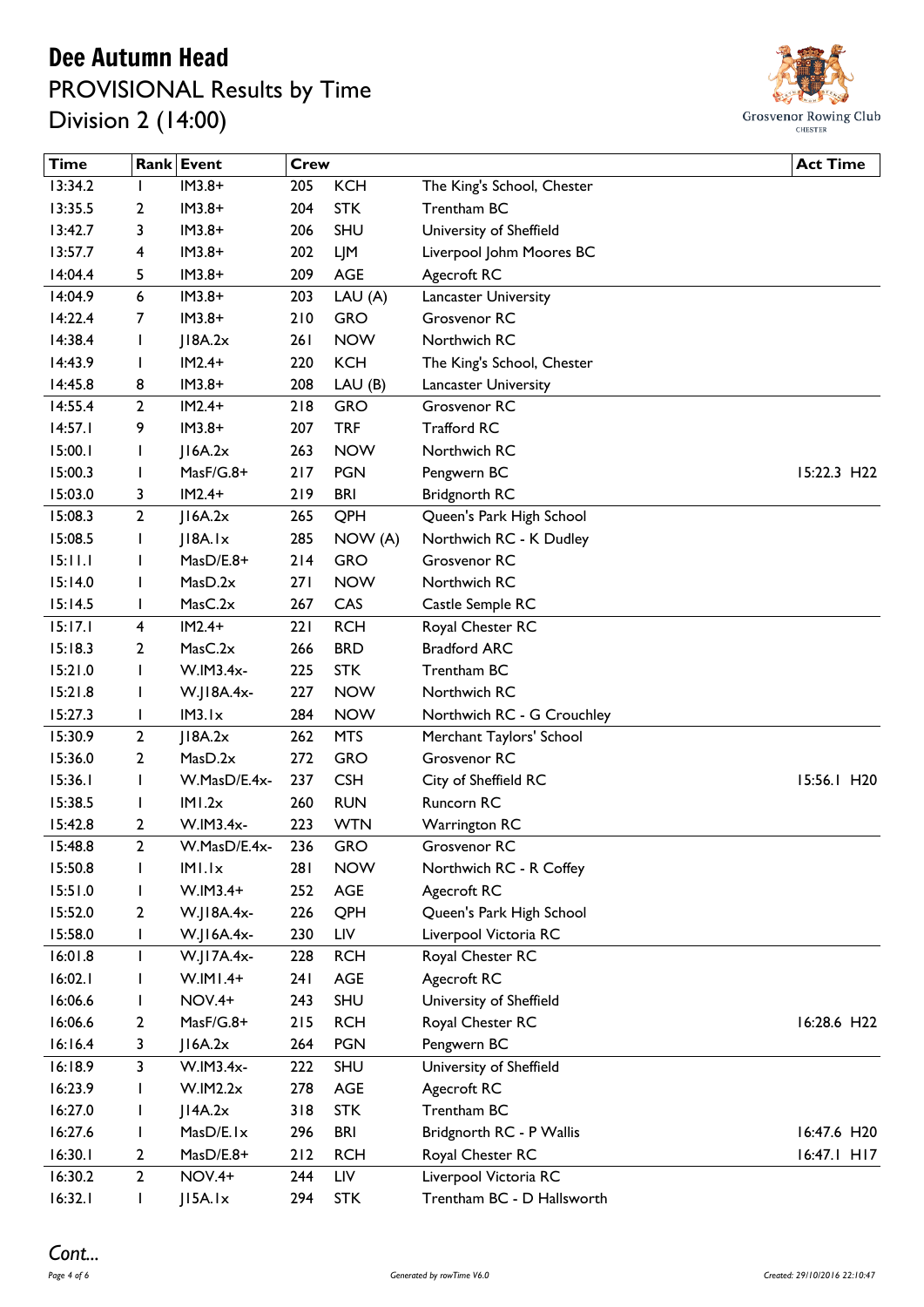### Dee Autumn Head PROVISIONAL Results by Time Division 2 (14:00)



| 16:35.3<br>Rex BC<br>16:52.3 H17<br>MasD/E.8+<br>213<br><b>REX</b><br>3<br><b>NOW</b><br>16:35.9<br>W.IM2.2x<br>279<br>Northwich RC<br>2<br>16:37.8<br>3<br>MasF/G.8+<br>216<br><b>BRD</b><br><b>Bradford ARC</b><br>MasC.2x<br>16:38.0<br>268<br>LEE<br>Leeds RC<br>3<br>16:38.7<br>$W.J15A.4x+$<br>312<br>LIV<br>Liverpool Victoria RC<br>I<br>$\mathbf{2}$<br>16:44.4<br>$W.IM3.4+$<br>LAU(B)<br>251<br>Lancaster University<br>16:45.2<br>IM3.1x<br>283<br><b>MES</b><br>Mersey RC - S Beards<br>2<br>16:49.5<br>$W.J15A.4x+$<br>311<br>QPH<br>2<br>Queen's Park High School<br><b>GRO</b><br>Grosvenor RC<br>16:50.9<br>3<br>$W.IM3.4+$<br>247<br>16:51.2<br>232<br><b>RCH</b><br>Royal Chester RC<br>2<br>W.J16A.4x-<br>16:51.3<br><b>LEE</b><br>I<br>MasE.2x<br>269<br>Leeds RC<br>MasF.2x<br>16:51.3<br>RUN (A)<br>Runcorn RC<br>274<br>I<br>16:52.9<br>291<br><b>RUN</b><br>$ $ 16A. $ x$<br>Runcorn RC - J Houghton<br>$\mathsf{l}$<br>16:53.0<br><b>NOV.4+</b><br><b>PGN</b><br>Pengwern BC<br>3<br>245<br>16:57.9<br>W.IM3.4+<br><b>BRI</b><br>246<br><b>Bridgnorth RC</b><br>4<br><b>GRO</b><br>Grosvenor RC<br>16:58.5<br>$\overline{2}$<br>W.J17A.4x-<br>229<br>17:02.4<br>231<br><b>MTS</b><br>3<br>W.J16A.4x-<br>Merchant Taylors' School<br><b>MTS</b><br>17:11.1<br>JI7A.Ix<br>287<br>Merchant Taylors' School - R Carney<br>L<br><b>SHU</b><br>17:15.3<br>$W.IM3.4+$<br>248<br>University of Sheffield<br>5<br>17:19.1<br>MasG.1x<br>303<br><b>GRO</b><br>Grosvenor RC - S Walker<br>I<br>MasG.1x<br>17:23.4<br>302<br><b>PGN</b><br>Pengwern BC - P Summers<br>$\overline{2}$<br>17:33.9<br><b>RCH</b><br>MasG.1x<br>304<br>Royal Chester RC - A Wilson<br>3<br>Northwich RC<br>17:36.1<br>W.MasD/E.4x-<br>238<br><b>NOW</b><br>3<br>17:41.4<br>316<br><b>STK</b><br>Trentham BC<br>$W$ .JI4A.4x+<br>L<br>293<br><b>MTS</b><br>17:41.9<br>2<br>J15A.1x<br>Merchant Taylors' School - R Almond<br><b>STK</b><br>Trentham BC<br>17:42.3<br>W.NOV.2x<br>310<br>$\mathbf{I}$<br><b>RCH</b><br>17:46.1<br>MasD/E.Ix<br>297<br>Royal Chester RC - G Miller<br>18:06.1 H20<br>2<br><b>RCH</b><br>17:47.2<br>$\overline{2}$<br>W.J14A.4x+<br>314<br>Royal Chester RC<br>17:47.5<br>W.J14A.4x+<br>313<br>LIV<br>Liverpool Victoria RC<br>3<br>17:50.1<br>$ $   6A. $ x$<br>290<br><b>GRO</b><br>2<br>Grosvenor RC - J Green<br>17:52.9<br>W.IM3.4+<br>250<br>6<br>LAU (A)<br>Lancaster University<br>17:56.9<br>$W.IM3.4+$<br>7<br>249<br><b>MES</b><br>Mersey RC<br>MasF.Ix<br>17:58.0<br>301<br>LIV<br>Liverpool Victoria RC - M Vick<br>$\mathbf{I}$<br>18:07.4<br>JI4A.2x<br>Merchant Taylors' School<br>2<br>317<br>MTS (A)<br>18:19.4<br>IM3.Ix<br>282<br>LAJ<br>Lancaster John O'Gaunt RC - A Houghton<br>3<br>NOW (B)<br>18:20.2<br>W.NOV.Ix<br>Northwich RC - I Wolstencroft<br>I<br>324<br>18:28.5<br>W.IM3.4x-<br><b>UNW</b><br><b>Bangor University</b><br>224<br>4<br>18:36.1<br>JI4A.2x<br>321<br>Queen's Park High School<br>3<br>QPH(A)<br>18:37.0<br>$ $ 16A. $ x$<br>289<br>QPH<br>Queen's Park High School - M Harvey<br>3<br>18:40.9<br>W.MasC/D.4+<br><b>GRO</b><br>Grosvenor RC<br>254<br>L<br>18:48.0<br><b>ROS</b><br>Ross RC - M Jones<br>$\overline{2}$<br>MasF.lx<br>300<br>18:48.6<br>W.NOV.Ix<br>323<br>NOW (A)<br>Northwich RC - C Almond<br>2<br>18:54.4<br>$ $ 16A. $ x$<br>292<br><b>MTS</b><br>4<br>Merchant Taylors' School - H Scott<br><b>SHU</b><br>19:01.9<br>W.IM2.Ix<br>308<br>University of Sheffield - L Markus<br>I<br>19:04.0<br>JI4A.2x<br>Queen's Park High School<br>4<br>319<br>QPH(B)<br>19:11.2<br>$\mathbf{2}$<br>Runcorn RC<br>W.MasC/D.4+<br>253<br><b>RUN</b><br>19:36.0<br>$\overline{2}$<br>MasE.2x<br><b>REX</b><br>Rex BC<br>270 | <b>Time</b> | Rank Event | <b>Crew</b> |  | <b>Act Time</b> |
|---------------------------------------------------------------------------------------------------------------------------------------------------------------------------------------------------------------------------------------------------------------------------------------------------------------------------------------------------------------------------------------------------------------------------------------------------------------------------------------------------------------------------------------------------------------------------------------------------------------------------------------------------------------------------------------------------------------------------------------------------------------------------------------------------------------------------------------------------------------------------------------------------------------------------------------------------------------------------------------------------------------------------------------------------------------------------------------------------------------------------------------------------------------------------------------------------------------------------------------------------------------------------------------------------------------------------------------------------------------------------------------------------------------------------------------------------------------------------------------------------------------------------------------------------------------------------------------------------------------------------------------------------------------------------------------------------------------------------------------------------------------------------------------------------------------------------------------------------------------------------------------------------------------------------------------------------------------------------------------------------------------------------------------------------------------------------------------------------------------------------------------------------------------------------------------------------------------------------------------------------------------------------------------------------------------------------------------------------------------------------------------------------------------------------------------------------------------------------------------------------------------------------------------------------------------------------------------------------------------------------------------------------------------------------------------------------------------------------------------------------------------------------------------------------------------------------------------------------------------------------------------------------------------------------------------------------------------------------------------------------------------------------------------------------------------------------------------------------------------------------------------------------------------------------------------------------------------------------------------------------------------------------------------------------------------------------------------------------------------------------------------------------------------------------------------------------------------------------------------------------------------------------------------------------------------------------------------------------------------------------------------------------------------------------------------------------------|-------------|------------|-------------|--|-----------------|
|                                                                                                                                                                                                                                                                                                                                                                                                                                                                                                                                                                                                                                                                                                                                                                                                                                                                                                                                                                                                                                                                                                                                                                                                                                                                                                                                                                                                                                                                                                                                                                                                                                                                                                                                                                                                                                                                                                                                                                                                                                                                                                                                                                                                                                                                                                                                                                                                                                                                                                                                                                                                                                                                                                                                                                                                                                                                                                                                                                                                                                                                                                                                                                                                                                                                                                                                                                                                                                                                                                                                                                                                                                                                                                         |             |            |             |  |                 |
|                                                                                                                                                                                                                                                                                                                                                                                                                                                                                                                                                                                                                                                                                                                                                                                                                                                                                                                                                                                                                                                                                                                                                                                                                                                                                                                                                                                                                                                                                                                                                                                                                                                                                                                                                                                                                                                                                                                                                                                                                                                                                                                                                                                                                                                                                                                                                                                                                                                                                                                                                                                                                                                                                                                                                                                                                                                                                                                                                                                                                                                                                                                                                                                                                                                                                                                                                                                                                                                                                                                                                                                                                                                                                                         |             |            |             |  |                 |
|                                                                                                                                                                                                                                                                                                                                                                                                                                                                                                                                                                                                                                                                                                                                                                                                                                                                                                                                                                                                                                                                                                                                                                                                                                                                                                                                                                                                                                                                                                                                                                                                                                                                                                                                                                                                                                                                                                                                                                                                                                                                                                                                                                                                                                                                                                                                                                                                                                                                                                                                                                                                                                                                                                                                                                                                                                                                                                                                                                                                                                                                                                                                                                                                                                                                                                                                                                                                                                                                                                                                                                                                                                                                                                         |             |            |             |  |                 |
|                                                                                                                                                                                                                                                                                                                                                                                                                                                                                                                                                                                                                                                                                                                                                                                                                                                                                                                                                                                                                                                                                                                                                                                                                                                                                                                                                                                                                                                                                                                                                                                                                                                                                                                                                                                                                                                                                                                                                                                                                                                                                                                                                                                                                                                                                                                                                                                                                                                                                                                                                                                                                                                                                                                                                                                                                                                                                                                                                                                                                                                                                                                                                                                                                                                                                                                                                                                                                                                                                                                                                                                                                                                                                                         |             |            |             |  |                 |
|                                                                                                                                                                                                                                                                                                                                                                                                                                                                                                                                                                                                                                                                                                                                                                                                                                                                                                                                                                                                                                                                                                                                                                                                                                                                                                                                                                                                                                                                                                                                                                                                                                                                                                                                                                                                                                                                                                                                                                                                                                                                                                                                                                                                                                                                                                                                                                                                                                                                                                                                                                                                                                                                                                                                                                                                                                                                                                                                                                                                                                                                                                                                                                                                                                                                                                                                                                                                                                                                                                                                                                                                                                                                                                         |             |            |             |  |                 |
|                                                                                                                                                                                                                                                                                                                                                                                                                                                                                                                                                                                                                                                                                                                                                                                                                                                                                                                                                                                                                                                                                                                                                                                                                                                                                                                                                                                                                                                                                                                                                                                                                                                                                                                                                                                                                                                                                                                                                                                                                                                                                                                                                                                                                                                                                                                                                                                                                                                                                                                                                                                                                                                                                                                                                                                                                                                                                                                                                                                                                                                                                                                                                                                                                                                                                                                                                                                                                                                                                                                                                                                                                                                                                                         |             |            |             |  |                 |
|                                                                                                                                                                                                                                                                                                                                                                                                                                                                                                                                                                                                                                                                                                                                                                                                                                                                                                                                                                                                                                                                                                                                                                                                                                                                                                                                                                                                                                                                                                                                                                                                                                                                                                                                                                                                                                                                                                                                                                                                                                                                                                                                                                                                                                                                                                                                                                                                                                                                                                                                                                                                                                                                                                                                                                                                                                                                                                                                                                                                                                                                                                                                                                                                                                                                                                                                                                                                                                                                                                                                                                                                                                                                                                         |             |            |             |  |                 |
|                                                                                                                                                                                                                                                                                                                                                                                                                                                                                                                                                                                                                                                                                                                                                                                                                                                                                                                                                                                                                                                                                                                                                                                                                                                                                                                                                                                                                                                                                                                                                                                                                                                                                                                                                                                                                                                                                                                                                                                                                                                                                                                                                                                                                                                                                                                                                                                                                                                                                                                                                                                                                                                                                                                                                                                                                                                                                                                                                                                                                                                                                                                                                                                                                                                                                                                                                                                                                                                                                                                                                                                                                                                                                                         |             |            |             |  |                 |
|                                                                                                                                                                                                                                                                                                                                                                                                                                                                                                                                                                                                                                                                                                                                                                                                                                                                                                                                                                                                                                                                                                                                                                                                                                                                                                                                                                                                                                                                                                                                                                                                                                                                                                                                                                                                                                                                                                                                                                                                                                                                                                                                                                                                                                                                                                                                                                                                                                                                                                                                                                                                                                                                                                                                                                                                                                                                                                                                                                                                                                                                                                                                                                                                                                                                                                                                                                                                                                                                                                                                                                                                                                                                                                         |             |            |             |  |                 |
|                                                                                                                                                                                                                                                                                                                                                                                                                                                                                                                                                                                                                                                                                                                                                                                                                                                                                                                                                                                                                                                                                                                                                                                                                                                                                                                                                                                                                                                                                                                                                                                                                                                                                                                                                                                                                                                                                                                                                                                                                                                                                                                                                                                                                                                                                                                                                                                                                                                                                                                                                                                                                                                                                                                                                                                                                                                                                                                                                                                                                                                                                                                                                                                                                                                                                                                                                                                                                                                                                                                                                                                                                                                                                                         |             |            |             |  |                 |
|                                                                                                                                                                                                                                                                                                                                                                                                                                                                                                                                                                                                                                                                                                                                                                                                                                                                                                                                                                                                                                                                                                                                                                                                                                                                                                                                                                                                                                                                                                                                                                                                                                                                                                                                                                                                                                                                                                                                                                                                                                                                                                                                                                                                                                                                                                                                                                                                                                                                                                                                                                                                                                                                                                                                                                                                                                                                                                                                                                                                                                                                                                                                                                                                                                                                                                                                                                                                                                                                                                                                                                                                                                                                                                         |             |            |             |  |                 |
|                                                                                                                                                                                                                                                                                                                                                                                                                                                                                                                                                                                                                                                                                                                                                                                                                                                                                                                                                                                                                                                                                                                                                                                                                                                                                                                                                                                                                                                                                                                                                                                                                                                                                                                                                                                                                                                                                                                                                                                                                                                                                                                                                                                                                                                                                                                                                                                                                                                                                                                                                                                                                                                                                                                                                                                                                                                                                                                                                                                                                                                                                                                                                                                                                                                                                                                                                                                                                                                                                                                                                                                                                                                                                                         |             |            |             |  |                 |
|                                                                                                                                                                                                                                                                                                                                                                                                                                                                                                                                                                                                                                                                                                                                                                                                                                                                                                                                                                                                                                                                                                                                                                                                                                                                                                                                                                                                                                                                                                                                                                                                                                                                                                                                                                                                                                                                                                                                                                                                                                                                                                                                                                                                                                                                                                                                                                                                                                                                                                                                                                                                                                                                                                                                                                                                                                                                                                                                                                                                                                                                                                                                                                                                                                                                                                                                                                                                                                                                                                                                                                                                                                                                                                         |             |            |             |  |                 |
|                                                                                                                                                                                                                                                                                                                                                                                                                                                                                                                                                                                                                                                                                                                                                                                                                                                                                                                                                                                                                                                                                                                                                                                                                                                                                                                                                                                                                                                                                                                                                                                                                                                                                                                                                                                                                                                                                                                                                                                                                                                                                                                                                                                                                                                                                                                                                                                                                                                                                                                                                                                                                                                                                                                                                                                                                                                                                                                                                                                                                                                                                                                                                                                                                                                                                                                                                                                                                                                                                                                                                                                                                                                                                                         |             |            |             |  |                 |
|                                                                                                                                                                                                                                                                                                                                                                                                                                                                                                                                                                                                                                                                                                                                                                                                                                                                                                                                                                                                                                                                                                                                                                                                                                                                                                                                                                                                                                                                                                                                                                                                                                                                                                                                                                                                                                                                                                                                                                                                                                                                                                                                                                                                                                                                                                                                                                                                                                                                                                                                                                                                                                                                                                                                                                                                                                                                                                                                                                                                                                                                                                                                                                                                                                                                                                                                                                                                                                                                                                                                                                                                                                                                                                         |             |            |             |  |                 |
|                                                                                                                                                                                                                                                                                                                                                                                                                                                                                                                                                                                                                                                                                                                                                                                                                                                                                                                                                                                                                                                                                                                                                                                                                                                                                                                                                                                                                                                                                                                                                                                                                                                                                                                                                                                                                                                                                                                                                                                                                                                                                                                                                                                                                                                                                                                                                                                                                                                                                                                                                                                                                                                                                                                                                                                                                                                                                                                                                                                                                                                                                                                                                                                                                                                                                                                                                                                                                                                                                                                                                                                                                                                                                                         |             |            |             |  |                 |
|                                                                                                                                                                                                                                                                                                                                                                                                                                                                                                                                                                                                                                                                                                                                                                                                                                                                                                                                                                                                                                                                                                                                                                                                                                                                                                                                                                                                                                                                                                                                                                                                                                                                                                                                                                                                                                                                                                                                                                                                                                                                                                                                                                                                                                                                                                                                                                                                                                                                                                                                                                                                                                                                                                                                                                                                                                                                                                                                                                                                                                                                                                                                                                                                                                                                                                                                                                                                                                                                                                                                                                                                                                                                                                         |             |            |             |  |                 |
|                                                                                                                                                                                                                                                                                                                                                                                                                                                                                                                                                                                                                                                                                                                                                                                                                                                                                                                                                                                                                                                                                                                                                                                                                                                                                                                                                                                                                                                                                                                                                                                                                                                                                                                                                                                                                                                                                                                                                                                                                                                                                                                                                                                                                                                                                                                                                                                                                                                                                                                                                                                                                                                                                                                                                                                                                                                                                                                                                                                                                                                                                                                                                                                                                                                                                                                                                                                                                                                                                                                                                                                                                                                                                                         |             |            |             |  |                 |
|                                                                                                                                                                                                                                                                                                                                                                                                                                                                                                                                                                                                                                                                                                                                                                                                                                                                                                                                                                                                                                                                                                                                                                                                                                                                                                                                                                                                                                                                                                                                                                                                                                                                                                                                                                                                                                                                                                                                                                                                                                                                                                                                                                                                                                                                                                                                                                                                                                                                                                                                                                                                                                                                                                                                                                                                                                                                                                                                                                                                                                                                                                                                                                                                                                                                                                                                                                                                                                                                                                                                                                                                                                                                                                         |             |            |             |  |                 |
|                                                                                                                                                                                                                                                                                                                                                                                                                                                                                                                                                                                                                                                                                                                                                                                                                                                                                                                                                                                                                                                                                                                                                                                                                                                                                                                                                                                                                                                                                                                                                                                                                                                                                                                                                                                                                                                                                                                                                                                                                                                                                                                                                                                                                                                                                                                                                                                                                                                                                                                                                                                                                                                                                                                                                                                                                                                                                                                                                                                                                                                                                                                                                                                                                                                                                                                                                                                                                                                                                                                                                                                                                                                                                                         |             |            |             |  |                 |
|                                                                                                                                                                                                                                                                                                                                                                                                                                                                                                                                                                                                                                                                                                                                                                                                                                                                                                                                                                                                                                                                                                                                                                                                                                                                                                                                                                                                                                                                                                                                                                                                                                                                                                                                                                                                                                                                                                                                                                                                                                                                                                                                                                                                                                                                                                                                                                                                                                                                                                                                                                                                                                                                                                                                                                                                                                                                                                                                                                                                                                                                                                                                                                                                                                                                                                                                                                                                                                                                                                                                                                                                                                                                                                         |             |            |             |  |                 |
|                                                                                                                                                                                                                                                                                                                                                                                                                                                                                                                                                                                                                                                                                                                                                                                                                                                                                                                                                                                                                                                                                                                                                                                                                                                                                                                                                                                                                                                                                                                                                                                                                                                                                                                                                                                                                                                                                                                                                                                                                                                                                                                                                                                                                                                                                                                                                                                                                                                                                                                                                                                                                                                                                                                                                                                                                                                                                                                                                                                                                                                                                                                                                                                                                                                                                                                                                                                                                                                                                                                                                                                                                                                                                                         |             |            |             |  |                 |
|                                                                                                                                                                                                                                                                                                                                                                                                                                                                                                                                                                                                                                                                                                                                                                                                                                                                                                                                                                                                                                                                                                                                                                                                                                                                                                                                                                                                                                                                                                                                                                                                                                                                                                                                                                                                                                                                                                                                                                                                                                                                                                                                                                                                                                                                                                                                                                                                                                                                                                                                                                                                                                                                                                                                                                                                                                                                                                                                                                                                                                                                                                                                                                                                                                                                                                                                                                                                                                                                                                                                                                                                                                                                                                         |             |            |             |  |                 |
|                                                                                                                                                                                                                                                                                                                                                                                                                                                                                                                                                                                                                                                                                                                                                                                                                                                                                                                                                                                                                                                                                                                                                                                                                                                                                                                                                                                                                                                                                                                                                                                                                                                                                                                                                                                                                                                                                                                                                                                                                                                                                                                                                                                                                                                                                                                                                                                                                                                                                                                                                                                                                                                                                                                                                                                                                                                                                                                                                                                                                                                                                                                                                                                                                                                                                                                                                                                                                                                                                                                                                                                                                                                                                                         |             |            |             |  |                 |
|                                                                                                                                                                                                                                                                                                                                                                                                                                                                                                                                                                                                                                                                                                                                                                                                                                                                                                                                                                                                                                                                                                                                                                                                                                                                                                                                                                                                                                                                                                                                                                                                                                                                                                                                                                                                                                                                                                                                                                                                                                                                                                                                                                                                                                                                                                                                                                                                                                                                                                                                                                                                                                                                                                                                                                                                                                                                                                                                                                                                                                                                                                                                                                                                                                                                                                                                                                                                                                                                                                                                                                                                                                                                                                         |             |            |             |  |                 |
|                                                                                                                                                                                                                                                                                                                                                                                                                                                                                                                                                                                                                                                                                                                                                                                                                                                                                                                                                                                                                                                                                                                                                                                                                                                                                                                                                                                                                                                                                                                                                                                                                                                                                                                                                                                                                                                                                                                                                                                                                                                                                                                                                                                                                                                                                                                                                                                                                                                                                                                                                                                                                                                                                                                                                                                                                                                                                                                                                                                                                                                                                                                                                                                                                                                                                                                                                                                                                                                                                                                                                                                                                                                                                                         |             |            |             |  |                 |
|                                                                                                                                                                                                                                                                                                                                                                                                                                                                                                                                                                                                                                                                                                                                                                                                                                                                                                                                                                                                                                                                                                                                                                                                                                                                                                                                                                                                                                                                                                                                                                                                                                                                                                                                                                                                                                                                                                                                                                                                                                                                                                                                                                                                                                                                                                                                                                                                                                                                                                                                                                                                                                                                                                                                                                                                                                                                                                                                                                                                                                                                                                                                                                                                                                                                                                                                                                                                                                                                                                                                                                                                                                                                                                         |             |            |             |  |                 |
|                                                                                                                                                                                                                                                                                                                                                                                                                                                                                                                                                                                                                                                                                                                                                                                                                                                                                                                                                                                                                                                                                                                                                                                                                                                                                                                                                                                                                                                                                                                                                                                                                                                                                                                                                                                                                                                                                                                                                                                                                                                                                                                                                                                                                                                                                                                                                                                                                                                                                                                                                                                                                                                                                                                                                                                                                                                                                                                                                                                                                                                                                                                                                                                                                                                                                                                                                                                                                                                                                                                                                                                                                                                                                                         |             |            |             |  |                 |
|                                                                                                                                                                                                                                                                                                                                                                                                                                                                                                                                                                                                                                                                                                                                                                                                                                                                                                                                                                                                                                                                                                                                                                                                                                                                                                                                                                                                                                                                                                                                                                                                                                                                                                                                                                                                                                                                                                                                                                                                                                                                                                                                                                                                                                                                                                                                                                                                                                                                                                                                                                                                                                                                                                                                                                                                                                                                                                                                                                                                                                                                                                                                                                                                                                                                                                                                                                                                                                                                                                                                                                                                                                                                                                         |             |            |             |  |                 |
|                                                                                                                                                                                                                                                                                                                                                                                                                                                                                                                                                                                                                                                                                                                                                                                                                                                                                                                                                                                                                                                                                                                                                                                                                                                                                                                                                                                                                                                                                                                                                                                                                                                                                                                                                                                                                                                                                                                                                                                                                                                                                                                                                                                                                                                                                                                                                                                                                                                                                                                                                                                                                                                                                                                                                                                                                                                                                                                                                                                                                                                                                                                                                                                                                                                                                                                                                                                                                                                                                                                                                                                                                                                                                                         |             |            |             |  |                 |
|                                                                                                                                                                                                                                                                                                                                                                                                                                                                                                                                                                                                                                                                                                                                                                                                                                                                                                                                                                                                                                                                                                                                                                                                                                                                                                                                                                                                                                                                                                                                                                                                                                                                                                                                                                                                                                                                                                                                                                                                                                                                                                                                                                                                                                                                                                                                                                                                                                                                                                                                                                                                                                                                                                                                                                                                                                                                                                                                                                                                                                                                                                                                                                                                                                                                                                                                                                                                                                                                                                                                                                                                                                                                                                         |             |            |             |  |                 |
|                                                                                                                                                                                                                                                                                                                                                                                                                                                                                                                                                                                                                                                                                                                                                                                                                                                                                                                                                                                                                                                                                                                                                                                                                                                                                                                                                                                                                                                                                                                                                                                                                                                                                                                                                                                                                                                                                                                                                                                                                                                                                                                                                                                                                                                                                                                                                                                                                                                                                                                                                                                                                                                                                                                                                                                                                                                                                                                                                                                                                                                                                                                                                                                                                                                                                                                                                                                                                                                                                                                                                                                                                                                                                                         |             |            |             |  |                 |
|                                                                                                                                                                                                                                                                                                                                                                                                                                                                                                                                                                                                                                                                                                                                                                                                                                                                                                                                                                                                                                                                                                                                                                                                                                                                                                                                                                                                                                                                                                                                                                                                                                                                                                                                                                                                                                                                                                                                                                                                                                                                                                                                                                                                                                                                                                                                                                                                                                                                                                                                                                                                                                                                                                                                                                                                                                                                                                                                                                                                                                                                                                                                                                                                                                                                                                                                                                                                                                                                                                                                                                                                                                                                                                         |             |            |             |  |                 |
|                                                                                                                                                                                                                                                                                                                                                                                                                                                                                                                                                                                                                                                                                                                                                                                                                                                                                                                                                                                                                                                                                                                                                                                                                                                                                                                                                                                                                                                                                                                                                                                                                                                                                                                                                                                                                                                                                                                                                                                                                                                                                                                                                                                                                                                                                                                                                                                                                                                                                                                                                                                                                                                                                                                                                                                                                                                                                                                                                                                                                                                                                                                                                                                                                                                                                                                                                                                                                                                                                                                                                                                                                                                                                                         |             |            |             |  |                 |
|                                                                                                                                                                                                                                                                                                                                                                                                                                                                                                                                                                                                                                                                                                                                                                                                                                                                                                                                                                                                                                                                                                                                                                                                                                                                                                                                                                                                                                                                                                                                                                                                                                                                                                                                                                                                                                                                                                                                                                                                                                                                                                                                                                                                                                                                                                                                                                                                                                                                                                                                                                                                                                                                                                                                                                                                                                                                                                                                                                                                                                                                                                                                                                                                                                                                                                                                                                                                                                                                                                                                                                                                                                                                                                         |             |            |             |  |                 |
|                                                                                                                                                                                                                                                                                                                                                                                                                                                                                                                                                                                                                                                                                                                                                                                                                                                                                                                                                                                                                                                                                                                                                                                                                                                                                                                                                                                                                                                                                                                                                                                                                                                                                                                                                                                                                                                                                                                                                                                                                                                                                                                                                                                                                                                                                                                                                                                                                                                                                                                                                                                                                                                                                                                                                                                                                                                                                                                                                                                                                                                                                                                                                                                                                                                                                                                                                                                                                                                                                                                                                                                                                                                                                                         |             |            |             |  |                 |
|                                                                                                                                                                                                                                                                                                                                                                                                                                                                                                                                                                                                                                                                                                                                                                                                                                                                                                                                                                                                                                                                                                                                                                                                                                                                                                                                                                                                                                                                                                                                                                                                                                                                                                                                                                                                                                                                                                                                                                                                                                                                                                                                                                                                                                                                                                                                                                                                                                                                                                                                                                                                                                                                                                                                                                                                                                                                                                                                                                                                                                                                                                                                                                                                                                                                                                                                                                                                                                                                                                                                                                                                                                                                                                         |             |            |             |  |                 |
|                                                                                                                                                                                                                                                                                                                                                                                                                                                                                                                                                                                                                                                                                                                                                                                                                                                                                                                                                                                                                                                                                                                                                                                                                                                                                                                                                                                                                                                                                                                                                                                                                                                                                                                                                                                                                                                                                                                                                                                                                                                                                                                                                                                                                                                                                                                                                                                                                                                                                                                                                                                                                                                                                                                                                                                                                                                                                                                                                                                                                                                                                                                                                                                                                                                                                                                                                                                                                                                                                                                                                                                                                                                                                                         |             |            |             |  |                 |
|                                                                                                                                                                                                                                                                                                                                                                                                                                                                                                                                                                                                                                                                                                                                                                                                                                                                                                                                                                                                                                                                                                                                                                                                                                                                                                                                                                                                                                                                                                                                                                                                                                                                                                                                                                                                                                                                                                                                                                                                                                                                                                                                                                                                                                                                                                                                                                                                                                                                                                                                                                                                                                                                                                                                                                                                                                                                                                                                                                                                                                                                                                                                                                                                                                                                                                                                                                                                                                                                                                                                                                                                                                                                                                         |             |            |             |  |                 |
|                                                                                                                                                                                                                                                                                                                                                                                                                                                                                                                                                                                                                                                                                                                                                                                                                                                                                                                                                                                                                                                                                                                                                                                                                                                                                                                                                                                                                                                                                                                                                                                                                                                                                                                                                                                                                                                                                                                                                                                                                                                                                                                                                                                                                                                                                                                                                                                                                                                                                                                                                                                                                                                                                                                                                                                                                                                                                                                                                                                                                                                                                                                                                                                                                                                                                                                                                                                                                                                                                                                                                                                                                                                                                                         |             |            |             |  | 19:02.9 H22     |
|                                                                                                                                                                                                                                                                                                                                                                                                                                                                                                                                                                                                                                                                                                                                                                                                                                                                                                                                                                                                                                                                                                                                                                                                                                                                                                                                                                                                                                                                                                                                                                                                                                                                                                                                                                                                                                                                                                                                                                                                                                                                                                                                                                                                                                                                                                                                                                                                                                                                                                                                                                                                                                                                                                                                                                                                                                                                                                                                                                                                                                                                                                                                                                                                                                                                                                                                                                                                                                                                                                                                                                                                                                                                                                         |             |            |             |  |                 |
|                                                                                                                                                                                                                                                                                                                                                                                                                                                                                                                                                                                                                                                                                                                                                                                                                                                                                                                                                                                                                                                                                                                                                                                                                                                                                                                                                                                                                                                                                                                                                                                                                                                                                                                                                                                                                                                                                                                                                                                                                                                                                                                                                                                                                                                                                                                                                                                                                                                                                                                                                                                                                                                                                                                                                                                                                                                                                                                                                                                                                                                                                                                                                                                                                                                                                                                                                                                                                                                                                                                                                                                                                                                                                                         |             |            |             |  |                 |
|                                                                                                                                                                                                                                                                                                                                                                                                                                                                                                                                                                                                                                                                                                                                                                                                                                                                                                                                                                                                                                                                                                                                                                                                                                                                                                                                                                                                                                                                                                                                                                                                                                                                                                                                                                                                                                                                                                                                                                                                                                                                                                                                                                                                                                                                                                                                                                                                                                                                                                                                                                                                                                                                                                                                                                                                                                                                                                                                                                                                                                                                                                                                                                                                                                                                                                                                                                                                                                                                                                                                                                                                                                                                                                         |             |            |             |  |                 |
|                                                                                                                                                                                                                                                                                                                                                                                                                                                                                                                                                                                                                                                                                                                                                                                                                                                                                                                                                                                                                                                                                                                                                                                                                                                                                                                                                                                                                                                                                                                                                                                                                                                                                                                                                                                                                                                                                                                                                                                                                                                                                                                                                                                                                                                                                                                                                                                                                                                                                                                                                                                                                                                                                                                                                                                                                                                                                                                                                                                                                                                                                                                                                                                                                                                                                                                                                                                                                                                                                                                                                                                                                                                                                                         |             |            |             |  |                 |
|                                                                                                                                                                                                                                                                                                                                                                                                                                                                                                                                                                                                                                                                                                                                                                                                                                                                                                                                                                                                                                                                                                                                                                                                                                                                                                                                                                                                                                                                                                                                                                                                                                                                                                                                                                                                                                                                                                                                                                                                                                                                                                                                                                                                                                                                                                                                                                                                                                                                                                                                                                                                                                                                                                                                                                                                                                                                                                                                                                                                                                                                                                                                                                                                                                                                                                                                                                                                                                                                                                                                                                                                                                                                                                         |             |            |             |  |                 |
|                                                                                                                                                                                                                                                                                                                                                                                                                                                                                                                                                                                                                                                                                                                                                                                                                                                                                                                                                                                                                                                                                                                                                                                                                                                                                                                                                                                                                                                                                                                                                                                                                                                                                                                                                                                                                                                                                                                                                                                                                                                                                                                                                                                                                                                                                                                                                                                                                                                                                                                                                                                                                                                                                                                                                                                                                                                                                                                                                                                                                                                                                                                                                                                                                                                                                                                                                                                                                                                                                                                                                                                                                                                                                                         |             |            |             |  |                 |
|                                                                                                                                                                                                                                                                                                                                                                                                                                                                                                                                                                                                                                                                                                                                                                                                                                                                                                                                                                                                                                                                                                                                                                                                                                                                                                                                                                                                                                                                                                                                                                                                                                                                                                                                                                                                                                                                                                                                                                                                                                                                                                                                                                                                                                                                                                                                                                                                                                                                                                                                                                                                                                                                                                                                                                                                                                                                                                                                                                                                                                                                                                                                                                                                                                                                                                                                                                                                                                                                                                                                                                                                                                                                                                         |             |            |             |  |                 |